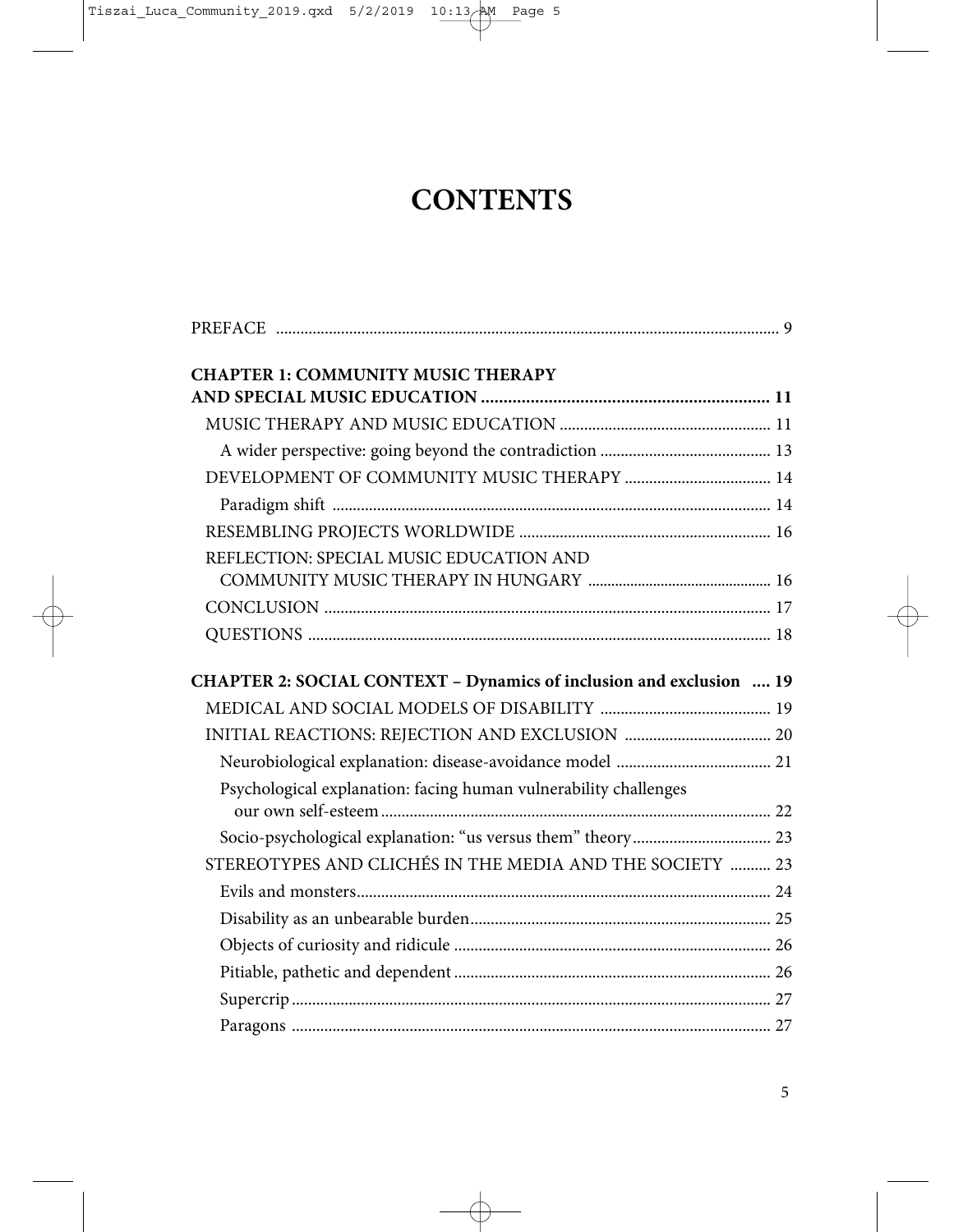| CHAPTER 3: PREPARE - The concept of Stige and Aaro and the wider     |  |
|----------------------------------------------------------------------|--|
| context of intellectual disability, inclusion and performance  33    |  |
|                                                                      |  |
|                                                                      |  |
|                                                                      |  |
|                                                                      |  |
|                                                                      |  |
|                                                                      |  |
|                                                                      |  |
|                                                                      |  |
|                                                                      |  |
| CHAPTER 4: WHAT CAN ONE LEARN FROM MUSICAL IMPROVISATION?  41        |  |
|                                                                      |  |
|                                                                      |  |
|                                                                      |  |
| THE CORE OF SPONTANEOUS IMPROVISATION: VITALITY AFFECTS  44          |  |
|                                                                      |  |
| REFLECTION OF PRACTICE: PERFORMANCE AND IMPROVISATION  46            |  |
|                                                                      |  |
|                                                                      |  |
| Expanding the possibilities: the anhemiton pentatonic scale  48      |  |
|                                                                      |  |
|                                                                      |  |
| Building performance on the basis of vitality affects and empathy 50 |  |
|                                                                      |  |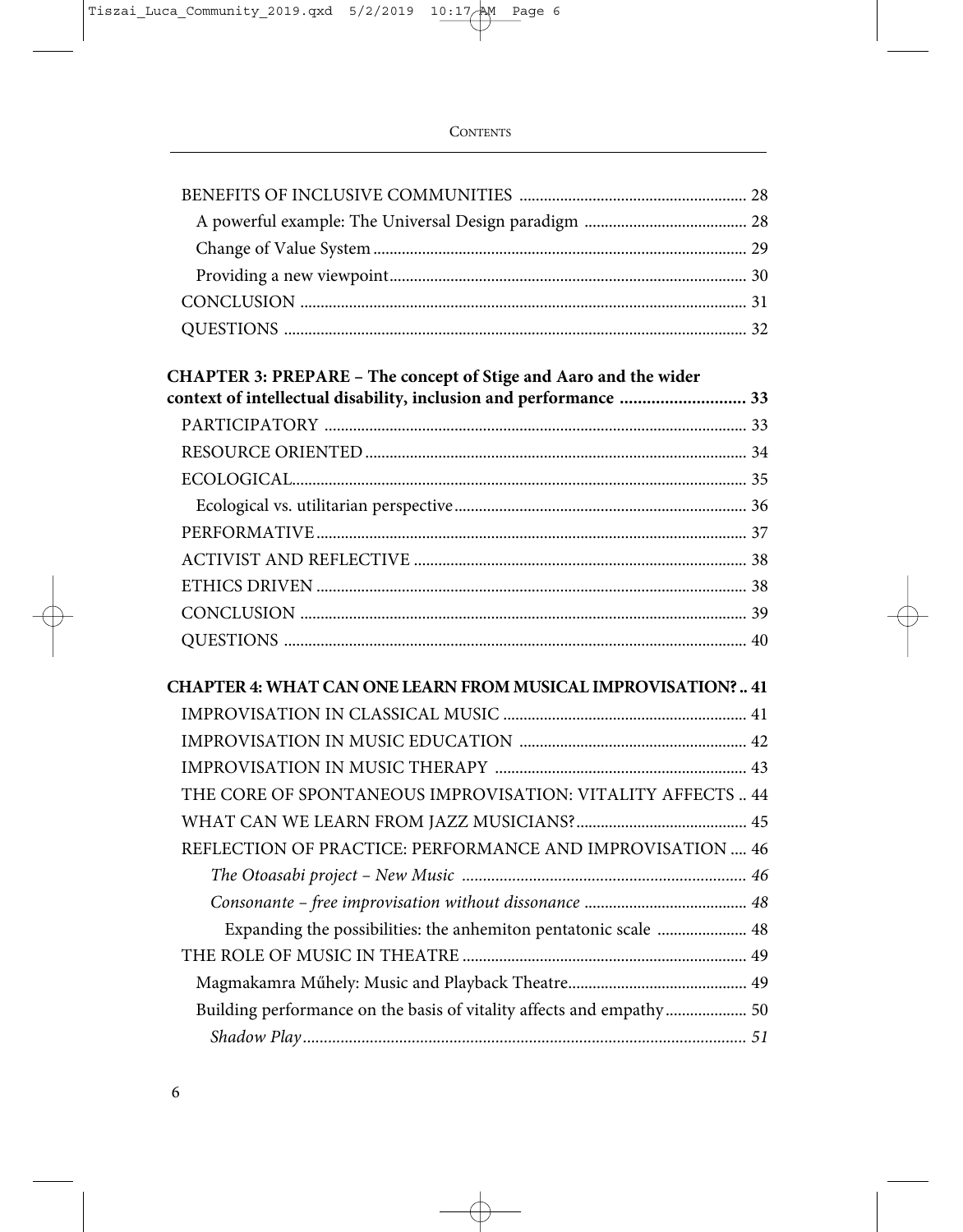| REFLECTION ON PRACTICE - THE GRIEG EFFECT                           |  |
|---------------------------------------------------------------------|--|
|                                                                     |  |
|                                                                     |  |
|                                                                     |  |
|                                                                     |  |
|                                                                     |  |
|                                                                     |  |
|                                                                     |  |
|                                                                     |  |
|                                                                     |  |
|                                                                     |  |
|                                                                     |  |
| CHAPTER 6: SHALL WE PERFORM? Performance and its social context  67 |  |
|                                                                     |  |
|                                                                     |  |
|                                                                     |  |
|                                                                     |  |
|                                                                     |  |
|                                                                     |  |
|                                                                     |  |
|                                                                     |  |
|                                                                     |  |
|                                                                     |  |
|                                                                     |  |